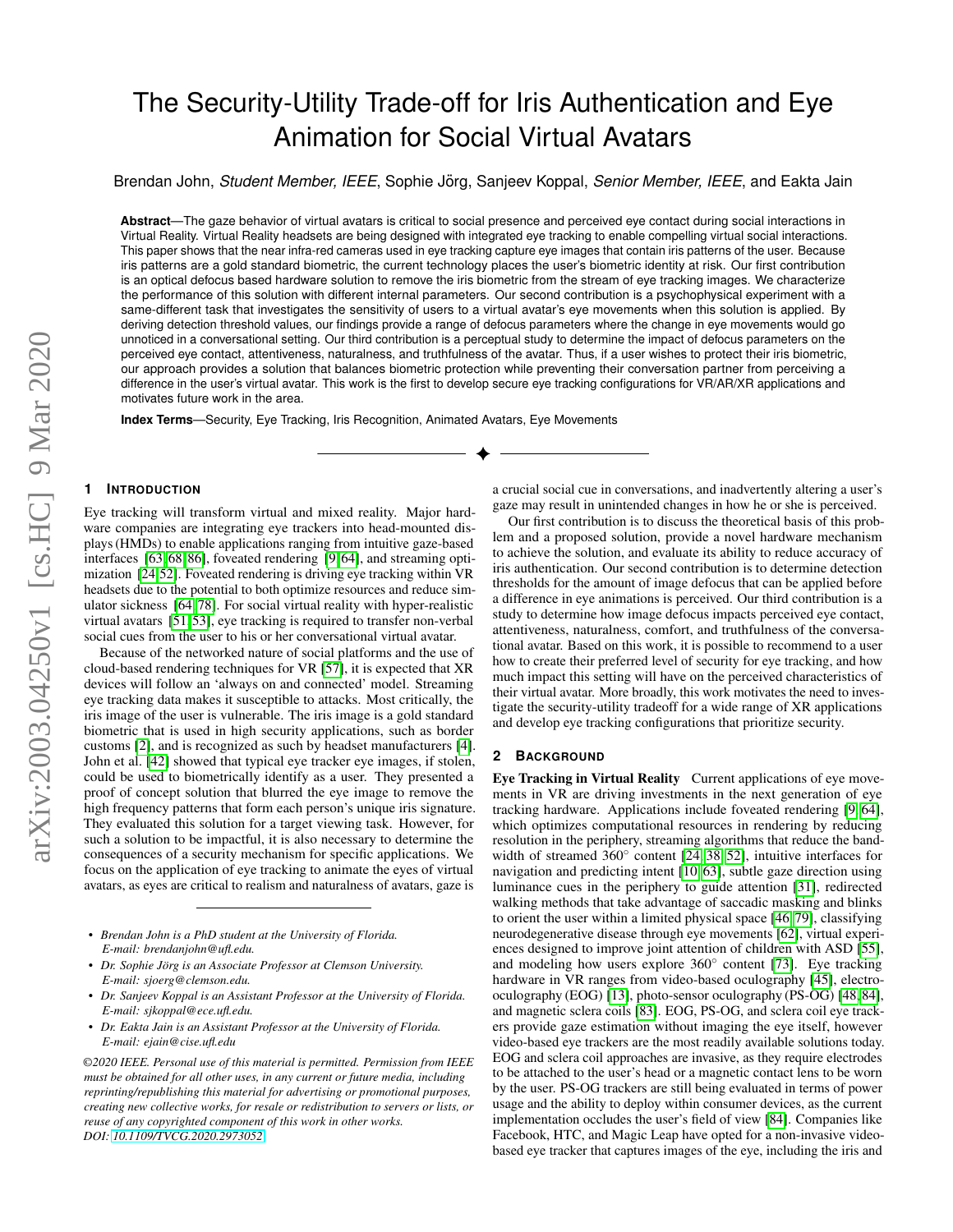other identifiable features like eyebrows [\[21\]](#page-9-10). Thus, there is a need to investigate techniques that secure the iris during gaze estimation.

Eye Movements for Conversational Virtual Avatars Eye movements play an important role in non-verbal communication, and thus are critical in creating compelling social interactions with virtual avatars. For example, Steptoe et al. [\[77\]](#page-10-17) showed that the presence of eye movements caused participants to more accurately determine if an avatar was being truthful or not when compared to an avatar without eye movements. This is important for conversational avatars that discuss sensitive information, such as medical diagnoses [\[82\]](#page-10-18). The animation of virtual eyes can be data-driven or generated by procedural algorithms that model the dynamics of the eye. Realistic eye animations may include characteristics such as micro-saccadic jitter, blinks, eye lid displacement, and pupil diameter [\[71\]](#page-10-19). Results from Duchowski et al. [\[23\]](#page-9-11) suggest that data-driven eye animations are perceived as more natural than procedural animations. Jörg et al. [\[43\]](#page-9-12) found that subtle variations in the amplitude of noise within data-driven eye animations influenced how natural the animations were perceived. This suggests that a small amount of spatial noise in the signal may be detected, and have a negative impact on the naturalness of eye animations. Results from Garau et al. [\[30\]](#page-9-13) suggest that a virtual avatar rendered with naturalistic eye and head movements did not improve communication over an audio-only conversation, when the eye and head movements do not match the context of the conversation. The authors also showed that an avatar with eye movements based on the current conversation produced similar responses in attentiveness and involvement to that of a video call with a real person. This implies that while models can be used to generate natural eye movements for an avatar, they may not contain the non-verbal cues and subtleties needed to simulate a real conversation. In these cases real eye tracking data is critical. In this paper we focus on data-driven eye movements in the absence of cues like blinks, eyelid movement, or pupil dilation to isolate the influence of perceived gaze direction and dynamics of the eyeball.

**Privacy & Security in Eye Tracking** There is a growing concern in keeping eye movement data private and secure in both real-time applications [\[49\]](#page-10-20), and published datasets [\[50\]](#page-10-21). Publicly available datasets release de-identified gaze data from individuals viewing VR videos [\[19\]](#page-9-14), the social interactions of children with ASD [\[22\]](#page-9-15), and individual responses to emotional content such as nude imagery and faces [\[69\]](#page-10-22). Sensitive information, such as personality traits [\[36\]](#page-9-16) and neurological diagnoses [\[47\]](#page-10-23), could be linked to individuals that contributed to the aggregate data. To protect against this type of attack, differential privacy techniques have been proposed for securing heatmaps and other gaze-based features [\[50,](#page-10-21) [74\]](#page-10-24). However, they are constrained to dealing with already recorded gaze data and not real-time streams.

Mobile eye trackers rely on videos from an eye camera that captures the user's eye, and a front facing scene camera that records what they see. The scene camera is akin to wearable devices that are always on and recording video data. Public perception of these devices is overwhelmingly negative, as seen with the initial release of the Google Glass, as they infringe on the privacy of both the user and bystanders [\[20,](#page-9-17)[59,](#page-10-25)[70\]](#page-10-26). Daily users of eye tracking technology trade-off the privacy of their everyday actions for the benefit of activity logging, gaze-based interfaces, and assistive applications [\[7,](#page-9-18) [37,](#page-9-19) [55,](#page-10-12) [81\]](#page-10-27). Steil et al. have developed a privacy approach specifically for the scene camera, using a controlled shutter to disable the video feed in private situations [\[75\]](#page-10-28). The eye camera is unique in that it captures raw eye movements and personally identifying information without any layer of security. Previous approaches for wearable-based privacy and security do not apply to this context. This paper focuses on a solution to protect against unauthorized iris-based identification from eye images.

Iris Authentication Infrared images of the eye with sufficient resolution capture iris patterns unique to the individual. Iris recognition places in the top tier of biometrics as it is universal, distinct, permanent, and robust against spoofing attacks [\[39\]](#page-9-20). It is important to keep the iris pattern secure, as recognition methods are robust to poor lighting [\[44\]](#page-9-21), off-axis imaging [\[16\]](#page-9-22), occlusion [\[17\]](#page-9-23), and distance [\[8\]](#page-9-24), making the biometric accessible at times when the user may not consent. Iris authentication has been long established through the work of John

Daugman [\[18\]](#page-9-25) and many others<sup>[1](#page-1-0)</sup>, as a statistically valid method for recognition of an individual. As a result, iris patterns have been trusted for identification at voting booths [\[5\]](#page-9-26), border customs [\[2\]](#page-9-2), schools [\[1\]](#page-9-27), and in hospitals [\[3\]](#page-9-28). These applications highlight the sensitivity of information that could be accessed if a hacker is able to steal identity through a biometric. Thus, the presence of a user's iris within a dataset or application places the user's identity at risk.

Defocus-based Identity Preservation Rana and colleagues presented a systems argument for why applications that process images and videos do not necessarily need access to the raw image feed [\[40,](#page-9-29) [41\]](#page-9-30). Neustaedter et al. [\[60\]](#page-10-29) explored adding blur to increase privacy of a tele-conference video feed. They found that there is no general purpose blur level that preserves utility across all scenarios in this context. For example, the participants specified a much higher amount of blur in video that captured embarrassing activities such as picking their nose or changing clothes, compared to daily computer work. Participants were asked to identify the activities being performed in each video, with the level of blur being decreased until they could confidently classify the activity. The computed blur thresholds and classification rate determine that blur is effective at increasing privacy while retaining utility, but that the trade-off must be evaluated across applications and sensors. Hasan et al. [\[34\]](#page-9-31) investigated various image filters such as masking, blurring, and pixelation with respect to their effectiveness in obscuring specific features of the content as well as retaining the utility and aesthetics of the photograph. They reported that blur was effective at obscuring the gender of the photographed person, though not so much the ethnicity or expression. Ultimately they determined that there is no 'one size fits all' solution for every scenario, and object size or security context can influence the optimal method. Pittaluga and Koppal [\[65\]](#page-10-30) have implemented a similar blur-based privacy approach within the context of micro-scale image sensors. A hardware-based approach is used to add blur, as opposed to a software-based Gaussian blur. The use of optics to scatter light before the image is captured creates blur on the camera sensor. Applications like head tracking, person tracking, and facial recognition are explored with several types of camera sensors (thermal, IR , RGB) imaging the user. Each camera configuration and application must be optimized and designed to balance the trade-off between security and utility. Our work investigates adding blur to eye images pre-capture, however the goal is to do so without modifying the stock hardware or optics. This allows consumers to control their own privacy, as current consumer technology would lack any specialized privacy hardware.

John et al. [\[42\]](#page-9-4) have proposed the only existing method to protect the iris biometric within eye tracking images. Gaussian blur is applied to the eye images to remove high frequency details from iris patterns. A monocular glasses-based eye tracker was used to collect data from five participants, in which eye images were captured and matched to each other. The authors found that an eye camera at 320x240 resolution is able to capture iris patterns that successful identify each individual without false positives. Their results suggest that a Gaussian blur with  $\sigma = 5$  pixels is needed to reach the highest level of privacy, where no frames from any individual could be correctly recognized. Utility for the collected data was determined by an on-screen target viewing task, where blur at  $\sigma = 5$  produced gaze error of less than 1.5° visual angle. At higher levels of blur pupil detection rates drastically decrease to 60% on average, resulting in a gaze data stream with gaps and low confidence values. Applying blur in software creates a risk that image data could be compromised before security is enforced. Our contribution to the state of the art is to explore the theoretical basis of a defocus-based solution, and propose and evaluate a hardware instantiation that is compatible with a popular eye tracker design. Importantly, we investigate the security-utility tradeoff of defocus parameters when utility is defined as how a virtual avatar is perceived, rather than data-level numerical error as in John et al. [\[42\]](#page-9-4).

#### **3 SECURITY VULNERABILITY AND SOLUTION**

The newest wave of VR and AR devices include integrated eye tracking devices, and are susceptible to identity theft and spoofing attacks. In

```
[27] for a review.
```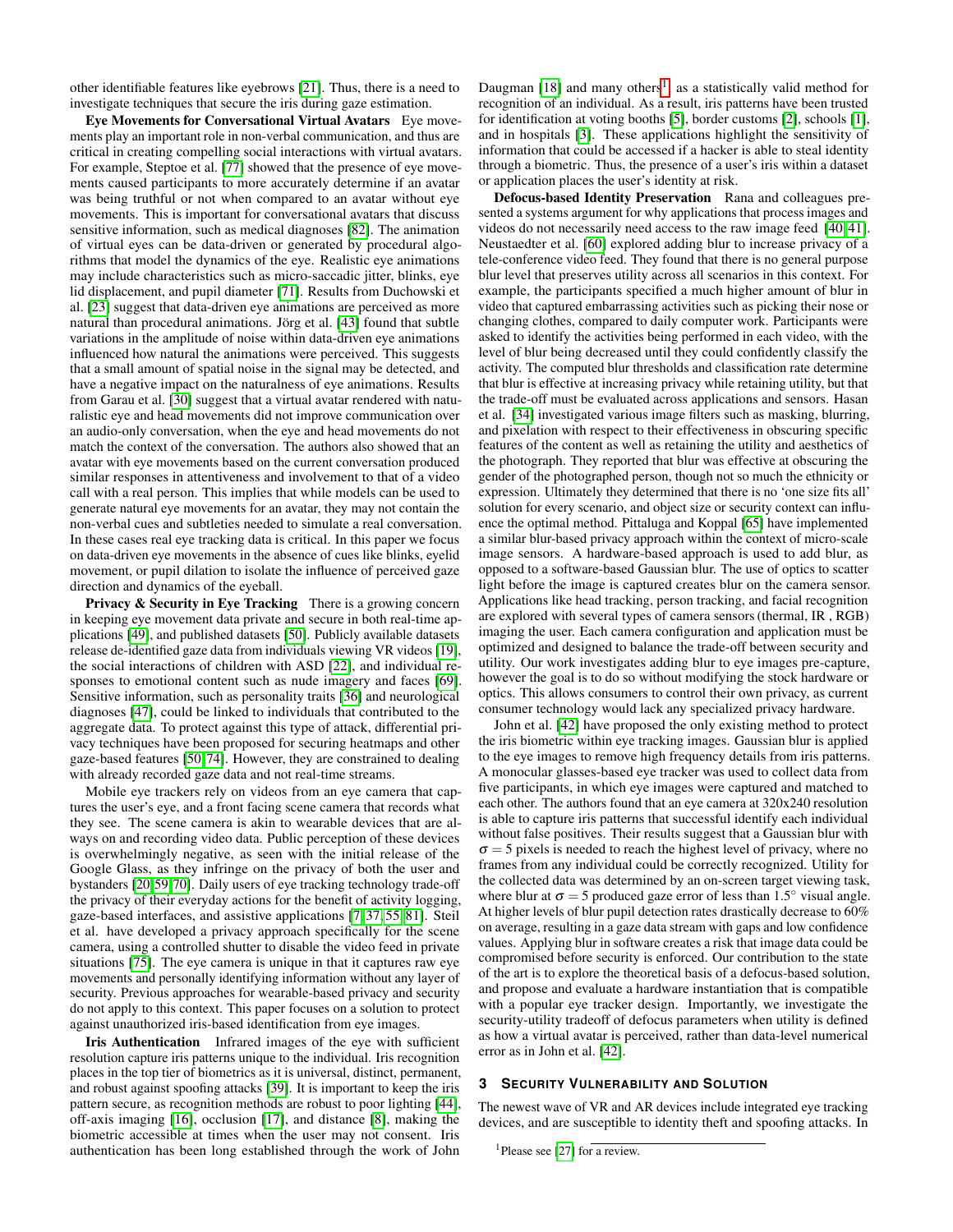this section we describe the threat model that puts the user at risk, and propose defocus as a solution to enable secure eye tracking configurations. We provide a theoretical basis of a solution and evaluate it with respect to degrading the iris biometric and errors in gaze estimation while viewing on-screen targets.

## **3.1 Threat Model**

Iris patterns present in eye tracking data streams can serve as a password, and are continuously streamed when an eye tracker is in use. This data stream is subject to a man-in-the-middle attack if images are sent over a network. In configurations where images are not streamed over a network, they are still subject to attacks when data is transferred at the hardware level.

An approach to protecting eye images is to only stream gaze data that is relevant to the application [\[6\]](#page-9-33). Image data is encapsulated within a processing unit, reducing the chance that a malicious user can gain access. However, this also restricts applications that may utilize the iris for improved gaze estimation [\[14\]](#page-9-34), realistic rendering of the user's eye [\[26\]](#page-9-35), and iris authentication in cases where it is desired, such as logging into the Microsoft Hololens 2.

Beyond risks in how manufacturers handle this sensitive data, the user must also control the permissions for third party applications that may access gaze and eye image data. There are growing concerns over how companies, large and small, handle sensitive data, with Facebook having their largest security breach most recently in 2018. A simple approach that alleviates all of these risks is to remove iris features prior to the image being recorded by the camera sensor. Then, even if a hacker gains access to the images they will not be able to use the iris patterns for authentication. Our work takes this approach.

<span id="page-2-0"></span>

Fig. 1: In (i-ii) we depict, in 1D, the eye tracking image component  $I_C$ and the iris texture component  $I_R$ . In (iii) we show these again in the frequency domain, where the filter *F* is depicted as Gaussian blur and  $I_R$  is some distribution spanning the shaded region. In (iv) we see  $I_C$ remains usable for eye tracking when the standard deviation  $\hat{\sigma}$  from  $\hat{I}_C \cdot \hat{F}$  is not less than a minimum detectable bound  $\varepsilon$ .

# **3.2 Frequency-based argument for proposed solution**

Our main assumption is that the eye tracking signal component *I<sup>C</sup>* and the iris texture component  $I_R$  are *separable*, and the image can be expressed as  $I = I_C + I_R$ . Without loss of generality, we assume these are 1D functions, but all our arguments below hold for 2D signals. *I<sup>C</sup>* is the component of the image that contains the eye tracking signal, and is modeled with a Gaussian distribution  $I_C \approx N(\mu = 0, \sigma_C)$ . This Gaussian disk captures eye tracking features, such as corneal reflection highlights or pupil extent [\[33\]](#page-9-36). The other component, *IR*, corresponds to iris texture. Although iris textures have broad variation, we can assume that  $I_R$  is band-limited, since the highest frequency in the signal is limited by image resolution. Let us denote the largest possible frequency as *B*.

While  $I_C$  contains primarily low frequency content (defined by the standard deviation  $\sigma_C$ ),  $I_R$  contains both low and high frequency content, with the higher frequencies being the identifying features (up to the maximum frequency *B*). Figure [1](#page-2-0) illustrates the general functional form in spatial and frequency domain for these two signals.

Consider a low-pass filter *F* that is convolved with the image. We consider optical defocus, where the filter form is  $F(x)=N(\mu=0,\sigma)$ , i.e., a Gaussian blur. When *I* is convolved with  $F(x)$ , the result is

<span id="page-2-1"></span>
$$
I_D(x) = I(x) * F(x) = I_C(x) * F(x) + I_R(x) * F(x) = I'_C(x) + I'_R(x).
$$
 (1)

*Our claim:* It is possible to select  $F(x)$  such that the eye tracking features are still detectable in  $I_C'$ , while  $I_R'$  no longer contains the higher frequencies that enable iris-based authentication. Let  $\hat{I}_C$  and  $\hat{I}_R$  denote the Fourier transform of  $I_C$  and  $I_R$  respectively, and  $\hat{F}$  denote the Fourier transform of *F*. Note that the Fourier transform of a Gaussian distribution is also a Gaussian with standard deviation  $\hat{\sigma} = \frac{1}{\sigma}$ , i.e.,  $\hat{F} \approx N(\mu = 0, \hat{\sigma}_F)$  and  $\hat{I}_C \approx N(\mu = 0, \hat{\sigma}_C)$ . In Fourier domain, Eq[.1](#page-2-1) is

<span id="page-2-2"></span>
$$
\hat{I}_D(x) = \hat{I}_C(x) \cdot \hat{F}(x) + \hat{I}_R \cdot \hat{F}(x).
$$
 (2)

*Upper bound (i.e. how much defocus is too much):* If  $\hat{\sigma}_F < \hat{\sigma}_C$ , then the first term of Eq. [2](#page-2-2) comprises the multiplication of two zero mean Gaussian functions, which yields a Gaussian function with zero mean and  $\hat{\sigma} \ll \hat{\sigma}_C$ . In the spatial domain, this corresponds to a Gaussian with  $\sigma >> \sigma_C$ . Intuitively, the corneal highlight or pupil extent has been heavily blurred, leading to difficulty in gaze location estimation. In frequency terms this means that the disk in the image is blurred enough that its transformed Gaussian dual has a indiscernible standard deviation, i.e.  $\hat{\sigma} < \varepsilon$ , where  $\varepsilon$  is vanishingly small. Thus, this imposes an upper limit on  $\sigma_F$ .

*Lower bound (i.e. how much defocus is too little):* Within the second term of Eq. [2,](#page-2-2) which contains the texture information necessary for iris-based authentication, the higher frequencies have been attenuated as a result of the point-wise multiplication with a Gaussian that has fallen off. Since  $\hat{I}_R$  is band-limited by maximum frequency *B*, it's extent is within the range covered by  $\ddot{F}$ . If  $\sigma_F$  is large enough the values of  $\hat{F}$  are extremely small and "zero out" the values of  $\hat{I}_R$  during point-wise multiplication. This imposes a lower limit on  $\sigma_F$ , such that the identifying features of the iris are removed from  $I(x)$ .

Our proposed approach: Optical defocus is produced by increasing the distance between the camera and the user's eye, forcing the iris region out of focus. While some configurations allow the camera to be adjusted or even feature a lens with adjustable focus, eye trackers with limited access to the camera may require additional optics or hardware to be installed. In our configuration the amount of defocus is controlled by varying the distance between the eye and the camera.

#### <span id="page-2-3"></span>**3.3 Implementation**

We implement optical defocus to create a secure eye tracking configuration. We use a Pupil Labs Pro glasses-based eye tracker with an adjustable telescoping arm to increase camera distance. Example eye images from in-focus and out-of-focus configurations are shown in Figure [2.](#page-3-0) Eye trackers for XR devices use similar cameras, and this form of eye tracker is readily available to researchers and consumers. This is one instance of a secure eye tracking configuration. An example alternative configuration would be using an eye camera with an adjustable focus lens.

Camera Distance The out-of-focus configuration was implemented by increasing distance between the eye and camera to degrade iris authentication. First, the in-focus configuration was set up by placing the eye camera as close as possible to the user's eye, while keeping the eye in the center of the eye image frame. Then, to create the out-offocus configuration the experimenter adjusted the telescoping arm to the farthest point, again orienting the camera such that the eye stayed within the frame. We compute the distance between the camera lens and the eye to quantify the impact of this process on gaze accuracy and iris authentication.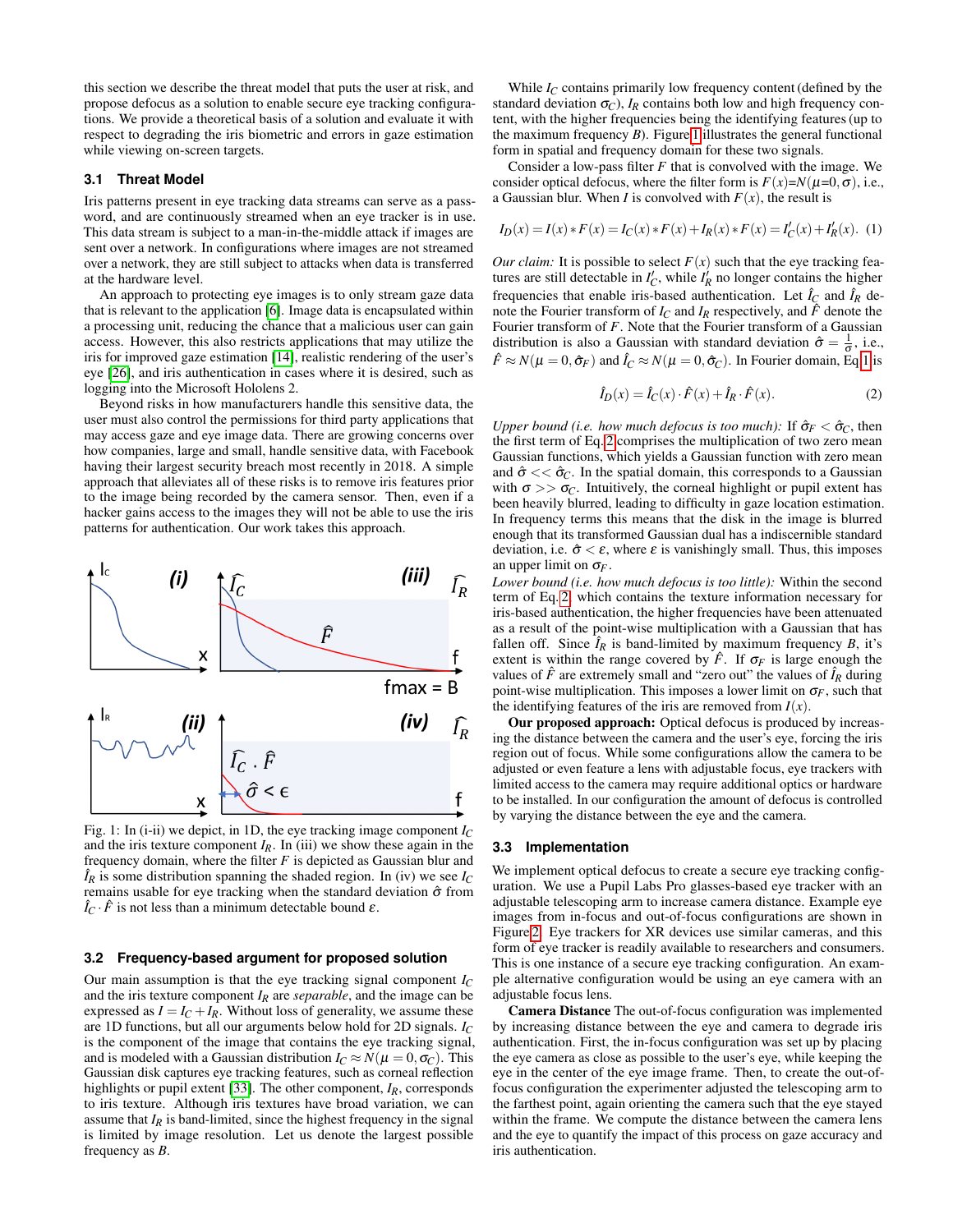<span id="page-3-0"></span>

Fig. 2: Experimental setup for evaluation. The adjustable telescoping arm of the eye tracker is used to create an out-of-focus configuration. Eye images from an in-focus configuration (23.3mm) and out-of-focus configuration (35.4mm) are shown.

Camera distance is computed by modeling an imaging system with a thin lens. Figure [3](#page-3-1) illustrates such a system. The distance between the iris and lens, and the lens and camera sensor are related by

<span id="page-3-2"></span>
$$
\frac{W_{img}}{u} = \frac{W_{world}}{d},\tag{3}
$$

where *d* is the distance from the lens to the iris plane, *Wimg* is the width of the iris as measured in the image, and *Wworld* is the actual width of the iris. Variables *d* and *u* are related by the lens equation

<span id="page-3-3"></span>
$$
\frac{1}{f} = \frac{1}{d} + \frac{1}{u},
$$
\n(4)

where  $f$  is the focal length of the camera in mm. We estimate  $W_{world}$ as the average width of a human iris, 11 mm [\[61\]](#page-10-31), measure *Wimg* within the image, and compute *f* .

<span id="page-3-1"></span>

Fig. 3: Camera system imaging a flat iris plane with a thin lens. The lens equation produces the relationship  $\frac{1}{f} = \frac{1}{d} + \frac{1}{u}$  and  $\frac{W_{img}}{u} = \frac{W_{world}}{d}$ .

As shown in Figure [3,](#page-3-1) the distance between the lens and camera sensor, *u*, is constant. The same process was followed to set up the in-focus eye tracker configuration for each participant. We compute *u* as follows: (1) For each participant Eq. [3](#page-3-2) and Eq. [4](#page-3-3) are used to solve for  $d$ , (2) the average distance for all participants,  $d$ , is computed, (3)  $\overline{d}$  is substituted into Eq. [4](#page-3-3) to compute *u*. This process assumes that the measured values of *d* are within the depth of field of the camera for which the iris region is in-focus, and can be be estimated with the average distance, *d*.

We computed the amount of defocus,  $\sigma$ , that was generated by an increase in distance from the in-focus configuration to the out-of-focus configuration. First, the out-of-focus distance *dsecure* is computed using  $\frac{W_{img}}{u} = \frac{W_{word}}{d_{secure}}$  and  $W_{img}$  from an out-of-focus eye image. This is then

substituted into Eq. [4](#page-3-3) to generate a new  $u$  value,  $u'$ , that represents the depth of a focal plane given the new camera distance. The amount of defocus  $\sigma$  in mm is then computed by

<span id="page-3-4"></span>
$$
\frac{u'}{D} = \frac{u - u'}{\sigma},\tag{5}
$$

where *D* is the lens diameter measured to be 1.05mm, and  $\sigma$  represents the spread of a point that was in focus at the near distance, projected onto the camera sensor at the distance *dsecure*. σ is then converted from mm to pixels using the factor  $0.003 \frac{mm}{pixel}$ , as specified in the OV9712-1D sensor spec sheet.

Iris Authentication For our experiment, iris segmentation was performed using an open source implementation of IrisSeg [\[29\]](#page-9-37). Our authentication procedure applies a bank of 1D Log-Gabor filters to the resulting iris pattern to generate a binary code that captures the identifying features of the iris pattern [\[44,](#page-9-21) [54\]](#page-10-32).

To perform authentication the bit values of these codes are compared using Hamming Distance to determine if the source and target match. Hamming distance is defined as the number of bits that disagree between source and target binary codes,

$$
HD = \frac{\| (S_{code} \otimes T_{code}) \cap (S_{mask} \cap T_{mask}) \|}{\|S_{mask} \cap T_{mask} \|},
$$
(6)

where *Scode* and *Tcode* are the input binary codes with their respective masks. The binary masks indicate which pixels contain the iris pattern, with zeros indicating eye lids, eye lashes, or any other detected noise [\[17\]](#page-9-23). In the subsequent data analysis iris codes are excluded if at least 75% of the bits are considered noise. We use a threshold of *HDauth* = 0.37 to authenticate a match between source and target.

# <span id="page-3-5"></span>**3.4 Evaluation**

An iris authentication procedure is used to evaluate the increase in security from an in-focus configuration to out-of-focus configuration. Utility is measured using a target viewing task in a typical eye tracking setup, with error calculated between the estimated gaze positions and on-screen targets. Ideally, a secure configuration will degrade iris authentication while preserving the accuracy of gaze estimation.

Metrics The ability to authenticate a user is measured using the Correct Recognition Rate (CRR) [\[56\]](#page-10-33). CRR is computed as the percentage of frames between the source and target inputs where *HD* < *HDauth*. Through this metric we determine that images collected during our "stop-and-stare" authentication routine can be used to identify the individual, with minimal false positives.

Eye tracking utility was measured in terms of gaze accuracy during the five target viewing task. The Pupil Labs software was used to identify frames with circular targets. These frames were used to calibrate a gaze mapping model that predicts the 2D gaze point-of-regard within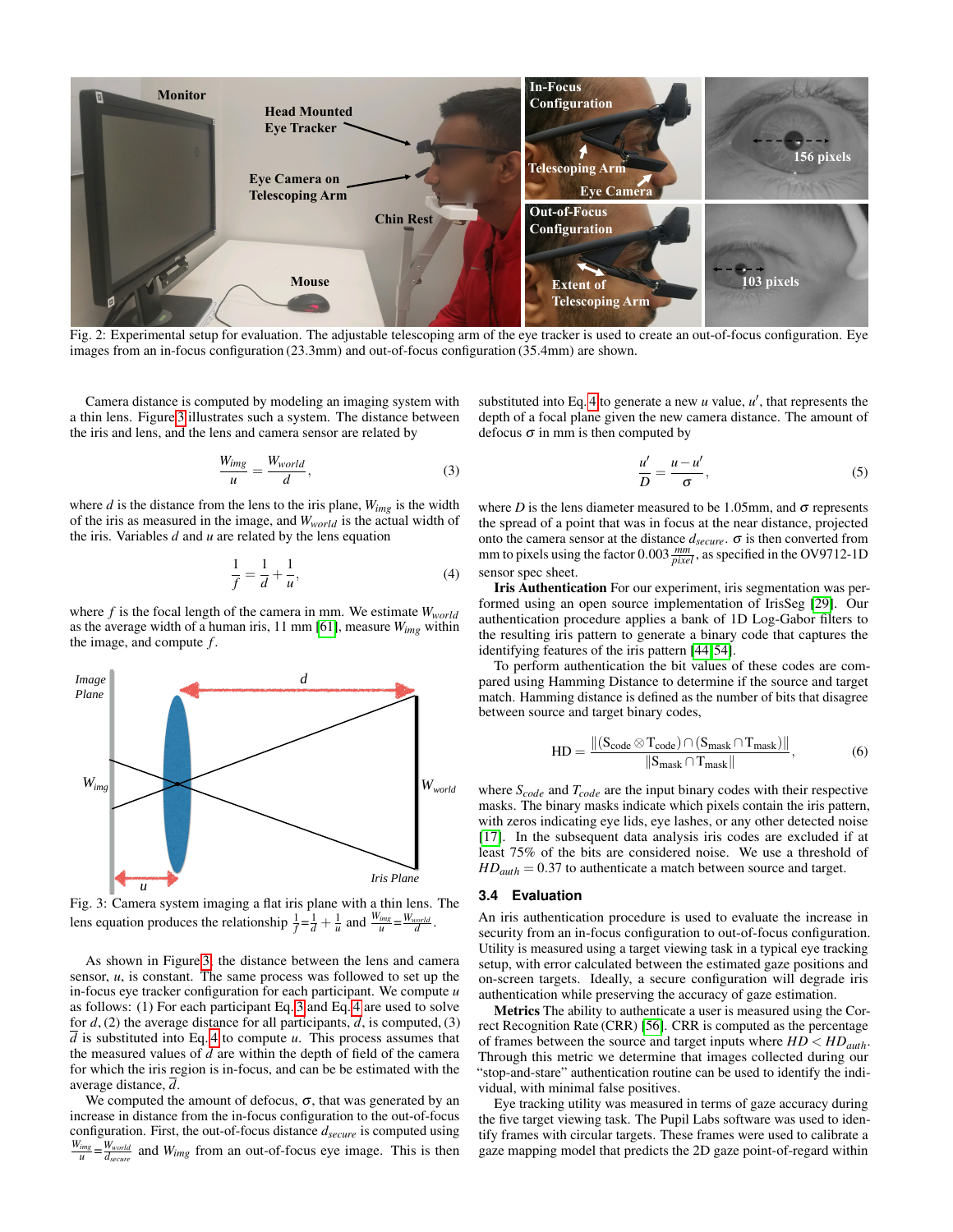<span id="page-4-0"></span>

| ID               | <b>In-Focus</b><br><b>Distance</b> | Out-of-focus<br><b>Distance</b> | <b>Defocus</b><br>$\sigma$ | <b>In-Focus</b><br><b>CRR</b> | Out-of-focus<br><b>CRR</b> | <b>In-Focus</b><br><b>Gaze Error</b> | Out-of-focus<br><b>Gaze Error</b> | <b>In-Focus</b><br><b>Precision</b> | Out-of-focus<br><b>Precision</b> |
|------------------|------------------------------------|---------------------------------|----------------------------|-------------------------------|----------------------------|--------------------------------------|-----------------------------------|-------------------------------------|----------------------------------|
|                  | (mm)                               | (mm)                            | (pixels)                   | $(\%)$                        | $(\%)$                     |                                      |                                   | $(^\circ)$                          | $(^\circ)$                       |
| S <sub>01</sub>  | 24.9                               | 32.4                            | 2.5                        | 91                            | 16                         | 1.0                                  | 1.0                               | 0.1                                 | 0.1                              |
| S <sub>0</sub> 2 | 30.0                               | 35.8                            | 3.6                        | 87                            | 3                          | 1.4                                  | 1.3                               | 0.1                                 | 0.1                              |
| S <sub>03</sub>  | 24.3                               | 32.6                            | 2.5                        | 90                            | 5                          | 1.2                                  | 2.4                               | 0.1                                 | 0.1                              |
| S <sub>04</sub>  | 24.6                               | 31.7                            | 2.2                        | 95                            | 15                         | 2.2                                  | 2.0                               | 0.1                                 | 0.1                              |
| S <sub>05</sub>  | 34.3                               | 37.1                            | 3.9                        | 42                            | $\Omega$                   | 1.5                                  | 1.8                               | 0.2                                 | 0.1                              |
| S <sub>06</sub>  | 26.1                               | 38.8                            | 4.4                        | $\overline{73}$               | $\Omega$                   | 1.7                                  | 1.1                               | 0.1                                 | 0.1                              |
| S <sub>07</sub>  | 26.3                               | 33.4                            | 2.8                        | 82                            | 21                         | 1.4                                  | 2.7                               | 0.1                                 | 0.1                              |
| S <sub>08</sub>  | 29.4                               | 36.3                            | 3.7                        | 78                            |                            | 1.4                                  | 1.6                               | 0.1                                 | 0.1                              |
| $\overline{S09}$ | 24.6                               | 37.6                            | 4.1                        | 66                            |                            | 1.8                                  | 1.4                               | 0.2                                 | 0.2                              |
| S <sub>10</sub>  | 24.0                               | 34.7                            | 3.2                        | 86                            | $\Omega$                   | 1.1                                  | 1.4                               | 0.1                                 | 0.1                              |
| S <sub>11</sub>  | 27.5                               | 37.8                            | 4.1                        | 99                            | $\Omega$                   | 0.8                                  | 1.5                               | 0.1                                 | 0.2                              |
| $\overline{S12}$ | 25.4                               | 33.7                            | 2.9                        | 78                            | 27                         | 2.0                                  | 2.1                               | 0.1                                 | 0.1                              |
| S <sub>13</sub>  | 26.5                               | 33.9                            | 3.0                        | 76                            | 17                         | 1.9                                  | 1.5                               | 0.1                                 | 0.2                              |
| S <sub>14</sub>  | 24.9                               | 37.4                            | 4.0                        | 79                            | $\Omega$                   | 0.9                                  | 1.6                               | 0.1                                 | 0.1                              |
| S15              | 30.0                               | 31.8                            | 2.2                        | 57                            | $\Omega$                   | 0.9                                  | 1.9                               | 0.1                                 | $\overline{0.1}$                 |
| Mean             | $\overline{25.1}$                  | 33.1                            | $\overline{3.3}$           | 79                            | 7                          | 1.4                                  | 1.7                               | 0.1                                 | 0.1                              |
| Std. Dev.        | $\overline{2.8}$                   | $\overline{2.3}$                | 0.7                        | $\overline{15}$               | 9                          | 0.4                                  | 0.5                               | 0.04                                | 0.04                             |

Table 1: Security and utility results for in-focus and out-of-focus eye tracking configurations. On average there was a difference of 8mm between in-focus and out-of-focus configurations. Defocusing the camera caused a decrease in CRR without an appreciable impact on gaze accuracy.

<span id="page-4-1"></span>

Fig. 4: Results for security and utility show that CRR is degraded by defocus  $(\sigma)$  and increased camera distance. Circles indicate data from the in-focus configuration, while crosses indicate data from the out-of-focus configuration. The dashed line represents a sigmoid curve fit to CRR as a function of distance. Angular error measured between targets and gaze data for the out-of-focus configuration was at most 2.7°.

the scene camera feed [\[45\]](#page-9-8). Once calibrated, the average error between projected gaze and the center of each target was computed in terms of visual angle. We computed the precision as the Root Mean Square Deviation between successive gaze locations while the targets were present to measure the stability of the gaze at each target.

Method We modify the experimental setup of John et al. [\[42\]](#page-9-4) and evaluate the proposed hardware solution. Users sat with a chin rest and viewed circular targets presented on a desktop screen (see Figure [2\)](#page-3-0). First, the eye tracker was set up for an in-focus configuration, as specified in Section [3.3.](#page-2-3) A video with five circular targets appearing for four seconds each was then shown, generated with Pupil Labs. The eye tracker was calibrated offline using Pupil Lab's default 3*d calibration* routine from Pupil Labs, with gaze samples and ground truth collected when the targets were present.

The user was asked to look directly at the eye tracking camera for five seconds, simulating a "stop-and-stare" interface for iris authentication [\[16,](#page-9-22) [66\]](#page-10-34), prior to target viewing and directly afterwards. Only images from this part of the data collection were used for authentication, ensuring that the pupil and iris are on-axis with the camera. On-axis images increase the reliability of iris segmentation and matching [\[16,](#page-9-22) [80\]](#page-10-35). Each user logged around 300 frames during this procedure.

Eye tracking data was collected at 30 Hz using a Pupil Labs Pro glasses-based eye tracker (ca. 2016) with an eye image resolution of 320x240 [\[45\]](#page-9-8). We calibrated the fixed focus Pupil Labs eye camera using a checkerboard pattern and MATLAB's Single Camera Calibrator App to compute a focal length, *f*, of 338.04 pixels (1.014mm). Prior to

analysis, frames containing blinks or motion blur were removed.

Participants Eye tracking data and images were collected from fifteen participants (8 male, 7 female) in an IRB approved user study. Participant demographics were 20% Asian, 13% Hispanic, 13% African American, 27% Indian, and 27% Caucasian.

Results We computed an authentication threshold, *HDauth* = 0.37, based on the distributions of inter-class and intra-class *HD* values for our in-focus eye images. These distributions and *HDauth* are illustrated in Figure [5.](#page-5-0) For our entire dataset, *HDauth* = 0.37 creates an overall true positive rate of 60.1%, a false negative rate of 39.9%, true negative rate of 99.9988%, and a false positive rate of 0.0012%. While a higher true positive rate may be ideal, increasing the value of *HDauth* would also increase the the false positive rate and compromise the system.

The average Hamming Distance between participants *i* and *j*,  $\overline{HD_{ij}}$ , is shown in Figure [6,](#page-5-0) with white cells indicating  $\overline{HD_{ij}}$  is less than *HDauth*. Grey cells indicate that the source does not match the target. Our results generate no false positives when the authentication condition is  $\overline{HD_{ij}}$  <  $HD_{auth}$ .

Authentication by  $\overline{HD_{ij}}$  has the highest accuracy when comparing in-focus images with in-focus images. As expected, in-focus images did not create any matches with out-of-focus images. However, outof-focus images did create matches with other out-of-focus images from the same individual, albeit less frequently. Only three participants produced a  $\overline{HD_{ij}}$  less than  $HD_{auth}$  for the out-of-focus images.

Table [1](#page-4-0) reports the CRR values, with an average in-focus CRR of 78.6%, while the out-of-focus images had a rate of 7.1%. Fig-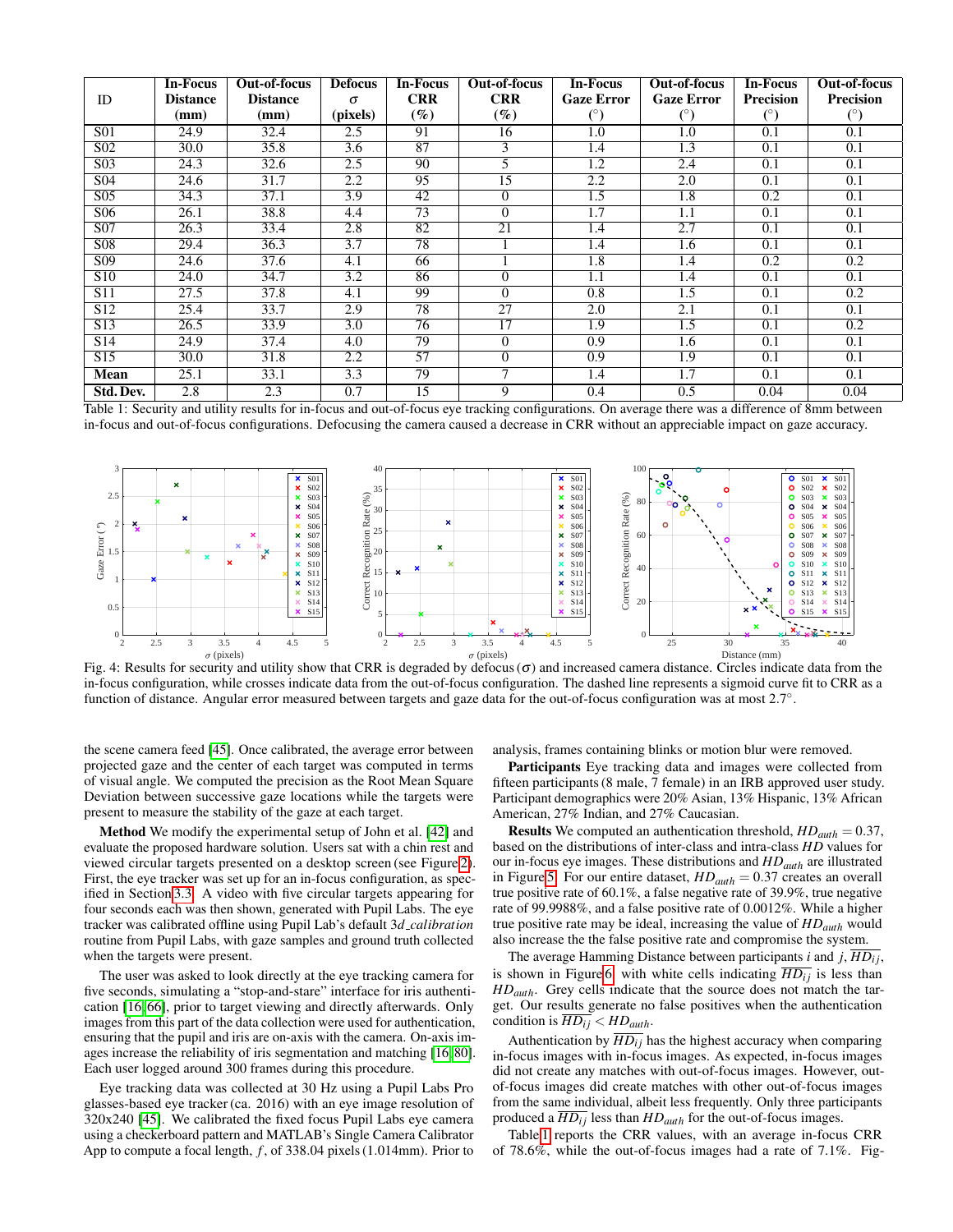<span id="page-5-0"></span>

Fig. 5: A histogram of inter-class and intra-class Hamming Distances is used to determine a threshold for iris authentication.



Fig. 6: Average Hamming Distance between source and target comparisons between each individual. Values less than the *HDauth* indicate a match, and are colored white.

ure [4](#page-4-1) (Right) demonstrates the relationship between camera distance and CRR by fitting a sigmoid function of the form  $f(d) = \frac{1}{1 + e^{-(a \cdot d + b)}}$ , where  $a = -0.43$ ,  $b = 12.10$ , and  $d$  is the input distance in mm. At 30mm CRR was 45%, and by 35mm CRR has dropped to 8%, showing that only a small percentage of frames can successfully authenticate the user at increased distances.

The computed  $\sigma$  values from Eq. [5](#page-3-4) are presented in Table [1.](#page-4-0) Figure [4](#page-4-1) (Left & Center) shows gaze accuracy and CRR respectively for the out-of-focus configuration as function of  $\sigma$ . Using  $\sigma$  to measure defocus allows us to compare results across configurations independent of the implementation, such as with software-based Gaussian blur.

Table [1](#page-4-0) contains these average gaze error and precision values for each participant and configuration and Figure [4](#page-4-1) (Left) demonstrates the relationship between out-of-focus gaze error and  $\sigma$ . We found that the average error across participants for the in-focus and out-of-focus configurations were  $1.4^\circ$  and  $1.7^\circ$  respectively. These values both fall within the magnitude for noise in an eye tracking system [\[35\]](#page-9-38). Ten participants saw an increase in error from the out-of-focus configuration, with the maximum error being 2.7◦ . Error within this range is acceptable for target viewing, where the targets span approximately  $7^\circ$ .

Discussion Using *HDauth* we computed CRR for each participant, comparing every eye image with every other eye image. For the infocus configuration we found on average 78.6% of frames were a match. This indicates that a login procedure that matches only one input image to another may not be robust enough for a consistent user experience. Using a larger *HDauth* would create a smoother process, but compromise security. Instead, collecting a small set of ideal onaxis images and computing the average hamming distance from the reference may be a more dependable approach.

Previous research has shown that camera distance degrades iris authentication [\[42\]](#page-9-4), based only on data from one user. We paramaterized and evaluated this approach extensively, and found that the average error of 1.7° introduced with this secure configuration did not have considerable impact on a target viewing task. While this error is acceptable for target viewing, it may not be for more complex applications such as animating the eyes of a social virtual avatar.

#### **4 EVALUATION OF UTILITY FOR AVATAR GAZE**

Social virtual avatars have eye animation with the goal of increasing social presence and immersion. A large body of work has established that the animation of eye movements impacts viewer perceptions of avatar attributes, such as truthfulness and attentiveness [\[25,](#page-9-39) [72,](#page-10-36) [77\]](#page-10-17). The goal of this section is to determine how the noise introduced by secure eye tracking impacts the perception of animated virtual avatars.

## **4.1 Research Questions & Expected Outcomes**

We conducted perceptual studies to answer the following questions:

- *RQ*1: At what level of defocus do viewers detect a difference in the animation of a virtual avatar's eyes compared to a reference?
- *RQ*2: What is the relationship between eye image defocus and the perception of avatar truthfulness, naturalness, attentiveness, comfort, and eye contact?

For *RQ*<sup>1</sup> we hypothesize that a medium amount of defocus, i.e., less than or equal to  $\sigma = 3$  pixels, applied to the image feed will be detected by the viewer at a rate near chance, while data from larger values of  $\sigma$ will be detected at a higher rate. Past work has shown that the pupil detection rate declines after  $\sigma = 3$  [\[42\]](#page-9-4), which would result in a halt in eye animations during frames where the pupil was not detected. Additionally, the offset in gaze required for a viewer to indicate there is no longer mutual gaze varies across viewing distance and display mediums, ranging from less than  $1^\circ$  up to  $9^\circ$  [\[28\]](#page-9-40). Our results in Section [3.4](#page-3-5) indicate gaze error for all values of  $\sigma$  up to 4.4 were more than  $1^\circ$  and less than  $3^\circ$ , falling within the range for mutual gaze with a virtual human face.

For *RQ*<sup>2</sup> we selected the attributes truthfulness, naturalness, attentiveness, comfort, and eye contact as they are influenced by avatar eye movements. We again hypothesize that up to a medium amount of defocus, i.e., less than or equal to  $\sigma = 3$  pixels, there will be no difference in how eye movements are perceived by viewers. For defocus greater than  $\sigma = 3$  we expect negative responses, or values less than 3 ('Neither Disagree or Agree') on the measured Likert scale.

#### <span id="page-5-2"></span>**4.2 Study 1: Detection Threshold**

The goal of study 1 is to answer *RQ*1. We designed a same-different experiment where naive viewers are presented with a reference avatar with unmodified eye tracking and a stimulus avatar with modified eye tracking, and they are tasked with reporting whether the two avatars are identical or different from each other. We compute psychometric curves from the participant responses and report the point of subjective equality (PSE) and detection threshold (DT). These values clarify the level of defocus at which viewers are able to perceive a difference in the eyes of the virtual avatar.

Stimuli Generation Naturalistic gaze data was recorded with the Pupil Labs Pro glasses-based eye tracker in a conversational scenario. We selected an English as a second language instructional video from YouTube[2](#page-5-1) . The details of the video are shown in Table [2.](#page-6-0) The video had an instructor speak conversational sentences in English for the student to pause and repeat back to them. The topic of the conversation was a technique for learning English grammar. One of the authors watched the video, and acted out the part of the student by repeating sentences back as appropriate while being eye tracked. We extracted six 12 second segments from different parts of this dataset, resulting in six eye animations. Gaze directions from these segments were transferred on to a virtual avatar.

The virtual avatar was animated and rendered with the Unity game engine, version 2017.4.24f1. We created a model with Character Creator 3. We chose a bald male avatar with a realistic appearance to avoid simulating hair. Only the eyes of the avatar were animated; the rest of the face was static without any eye movement. The model was rigged to animate both eyes using monocular gaze data, as our eye tracker only records movements of the right eye. A reference gaze vector,  $\langle x, y, z \rangle$ , was recorded with the author looking straight ahead at the beginning of data collection. This vector is used to generate a gaze offset vector, < −*x*,−*y*,0 >, which when added to the reference gaze direction creates a 'forward' vector  $< 0, 0, z >$ . Using the 'forward'

<span id="page-5-1"></span> $^{2}$ <https://tinyurl.com/yxetvjw8>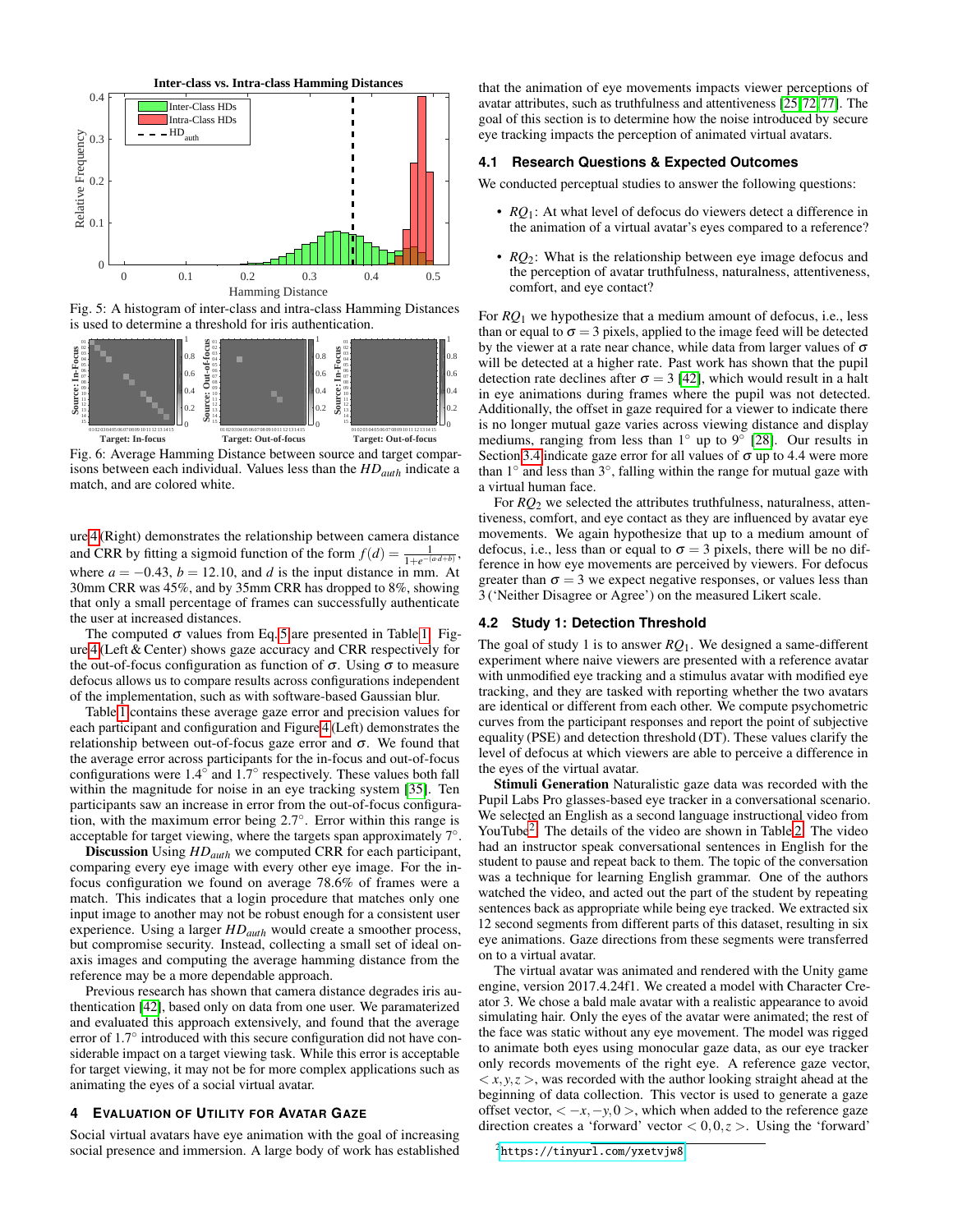<span id="page-6-0"></span>

| ID | Video Timestamp     | Sentences spoken                                                                                                                                       |  |  |  |
|----|---------------------|--------------------------------------------------------------------------------------------------------------------------------------------------------|--|--|--|
|    | $0:30.73 - 0:42.73$ | "You may have been wondering, well, how am I going to learn to speak English properly if I don't study English grammar? Well, today I am               |  |  |  |
|    |                     | going to talk to you about that. So, how is it that we do this?"                                                                                       |  |  |  |
| 2  | $0:44.26 - 0:55.26$ | "There is a special technique and it is very easy. Research has shown that it is the best way to learn English grammar, or grammar for any             |  |  |  |
|    |                     | language."                                                                                                                                             |  |  |  |
| 3  | $0:59.51 - 1:11.51$ | "It's called point of view stories, or point of view mini stories. A mini story is just a small story. So, how is that we use point of view stories to |  |  |  |
|    |                     | learn English grammar?"                                                                                                                                |  |  |  |
| 4  | $1:20.10 - 1:32.10$ | "We listen to a number of different points of view for this very story. And by point of view I mean that we change something in the story, like the    |  |  |  |
|    |                     | time that the story is being told."                                                                                                                    |  |  |  |
| 5  | $1:47.58 - 1:59.58$ | "Let's start with an example. Now, when I usually teach these in a classroom, I'll start by telling it in the present tense. So let's start there."    |  |  |  |
| 6  | $2:28.18 - 2:40.18$ | "Make sure you understand it. So your next question may be, how are we going to use this story to learn English grammar? And that's a good             |  |  |  |
|    |                     | question. As I said before, we are going to hear this story told in a number of different ways."                                                       |  |  |  |

Table [2](#page-5-2): Conversational sentences spoken and their timestamps in the video<sup>2</sup> while eye movements were recorded for each animation stimulus.

vector the avatar eye is oriented straight ahead towards the viewer. For each gaze vector in the animation data stream the gaze offset is added to generate a current gaze direction, which is then used to orient each eye. Gaze shifts relative to the gaze offset create the eye movements seen in the stimuli. The animations did not include any audio.

<span id="page-6-1"></span>

Fig. 7: Eye animations from blurred and unblurred images were presented side-by-side with identical avatars. The deviation in gaze from defocus ( $\sigma = 5$ ) is shown in the avatar on the right.

For each of the six eye animations, we had the recorded eye images from which gaze positions are estimated. The original eye images were blurred using MATLAB's *imgauss filt* function at five levels of σ, defined in pixels. The blurred images were fed through the Pupil Pro gaze detection pipeline, and the gaze positions estimated from the modified eye images were recorded. This procedure ensured that the internal parameters in the processing pipeline for the eye images were constant. It may be possible to tune the internal parameters in the processing pipeline to fit blurred input eye images. We left this tuning and its evaluation for a future experiment.

The Unity camera was positioned such that the rendered face spanned 8 visual degrees in our experimental setup, consistent with the size of a human face at a distance of 1.5m. This design choice was based on prior studies that use a distance of 1.5m or more when evaluating real face to face conversations and virtual interactions [\[11,](#page-9-41) [53\]](#page-10-7). Figure [7](#page-6-1) shows the experiment setup with the side by side avatars. The reference and stimulus were not labeled. The left and right placement was swapped to avoid bias, resulting in a total of 60 trials per participant (6 eye animations  $\times$  2 positions (L/R)  $\times$  5 levels of  $\sigma$ ).

Method We created a same-different task where each trial consists of a stimulus and a reference presented simultaneously, and participants are asked to indicate if they are the same or different [\[15,](#page-9-42) [23\]](#page-9-11). The Miss Rate is computed as the proportion of 'same' responses. The Point of Subjective Equality (PSE) corresponds to the 50% Miss Rate, i.e., the stimulus level at which participants are as likely to detect as they are to miss the difference between the stimulus and the reference. In other words, the PSE clarifies when a viewer can discriminate the presence of the stimuli at the same rate as chance. The Detection Threshold (DT) provides an upper bound on the amount of defocus that can be applied before a difference is perceived by a viewer.

We select the value of  $\sigma$  that corresponds to a 25% Miss Rate as the DT, where the participant is expected to consistently respond that the two animations are different. This threshold has been previously adopted in several virtual reality pyschometric experiments, as it is halfway between chance and a perfect detection rate [\[12,](#page-9-43) [13,](#page-9-9) [76,](#page-10-37) [85\]](#page-10-38).

Our experiment uses a within-subjects design. Participants were presented with avatar eye animation generated from five levels of defocus in a randomized order. Both the stimuli and reference were shown on screen at the same time. Before starting the experiment participants were given the following prompt to describe the task: "In each trial you will be shown two videos of an animated virtual avatar side by side for 12 seconds. Only the eyes will be animated. Your task is to indicate whether the two animations presented are the same or different. Again, only the eyes are animated, so there will be no differences in other regions of the face. You will provide your response after each trial." A break was offered to participants halfway through the experiment. After completing all of the trials, participants filled out a post-study questionnaire that indicated their age, gender, ethnicity, and prior experience with virtual reality displays. The experiment took approximately 25 minutes. The experimental setup was as shown in Figure [2.](#page-3-0) Eye tracking data from a remote device mounted to the monitor was recorded, but is not discussed in our analysis.

<span id="page-6-2"></span>

Fig. 8: Study 1 pilot results. Colored solid lines indicate psychometric functions fit to responses for all defocus levels,  $\sigma =$  $[0,1,2,3,4,5,6,7,8]$ , for five participants and dashed lines indicate the corresponding functions fit to the subset  $\sigma = [0, 1, 3, 5, 8]$ .

Pilot experiment A five participant pilot experiment was conducted to establish the number of defocus levels  $(\sigma)$  to evaluate in Study 1. Nine levels,  $\sigma = \begin{bmatrix} 0, 1, 2, 3, 4, 5, 6, 7, 8 \end{bmatrix}$ , were used. We found that the experimental duration exceeded 30 minutes and resulted in participants reporting fatigue even with mandatory breaks. Individual psychometric functions are shown in Figure [8.](#page-6-2) We then computed individual psychometric functions if only a subset of these nine levels were presented to the participant. We found that using only the defocus levels corresponding to  $\sigma = [0, 1, 3, 5, 8]$  led to psychometric curves that were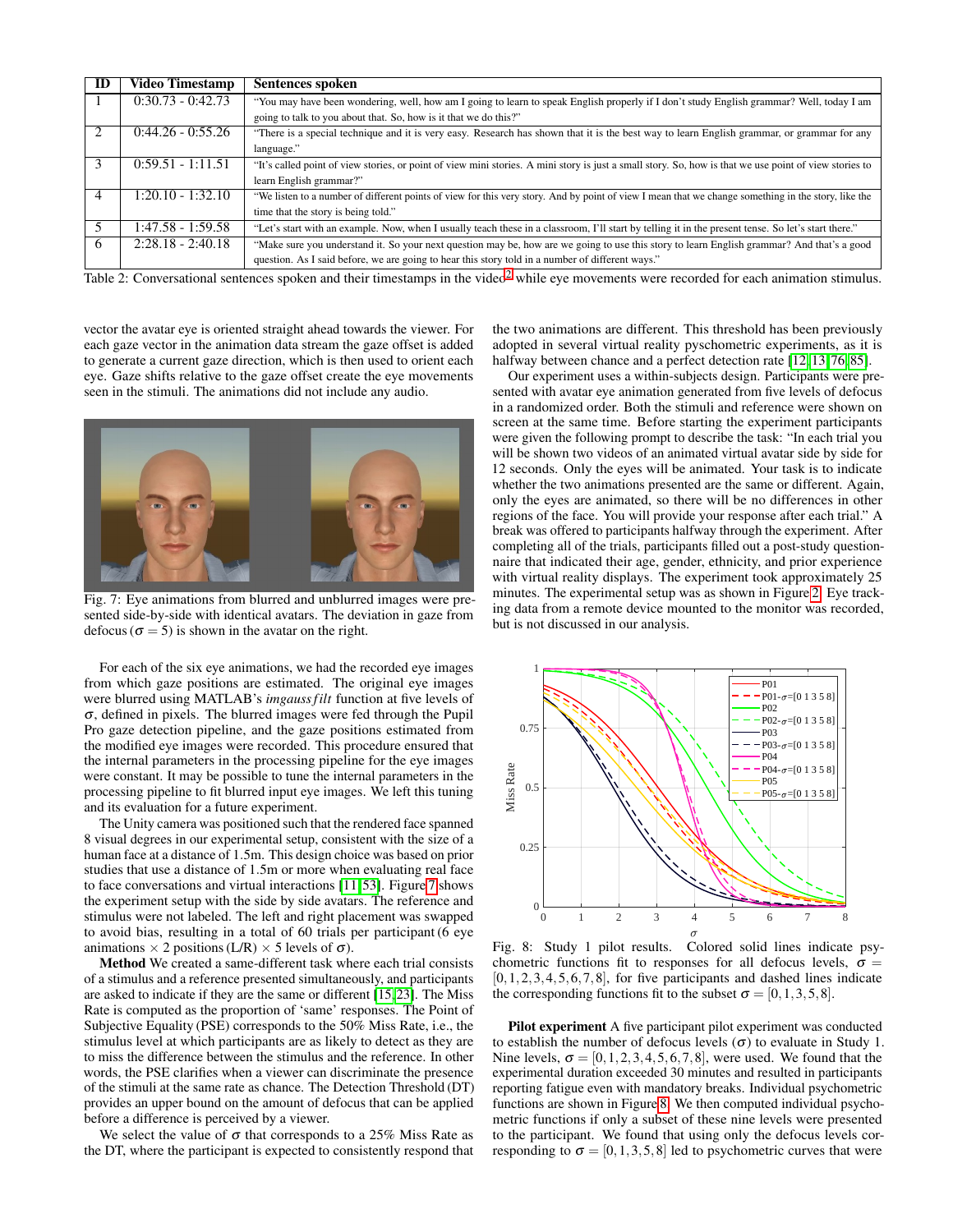comparable (varied by at most  $0.6 \sigma$ ). Reducing the number of defocus levels reduced the the experiment duration by approximately 11 minutes. Hence the subset was selected for the main experiment.

<span id="page-7-0"></span>

Fig. 9: Resulting psychometric functions of the same-different task for individual and pooled responses. Gray dashed lines represent individual responses, and the solid black line represents a function fit to the average responses across individuals. Error bars represent the 95% confidence interval for PSE and DT values.

Participants Twenty participants (11 male, 8 female, 1 "Preferred Not To Answer") with age ranging from 18 to 26 years were recruited from the university community under an IRB approved protocol. All participants reported normal or corrected-to-normal vision. Four participants reported no prior experience with a VR HMD. Of the participants that had experience with VR HMDs, the majority (75%) have used more than one type of HMD, such as the Oculus Rift DK2, Oculus Go, Google Cardboard, Samsung Gear VR, and HTC Vive.

Results The responses collected from each participant consisted of 60 categorical data items ('same'/'different'). Responses for each participant were grouped by level of defocus. Miss Rate was then calculated for each  $\sigma$  as the number of 'same' responses divided by the total number of responses. Miss Rate represents the probability that the participant does not detect a difference between animations.

Response quality was validated using the Miss Rate for stimuli where  $\sigma = 0$ . These stimuli showed two identical animations on screen, and if the participant responded 'different' 50% of the time or more, they either misunderstood the task or did not follow instructions. Four participants were removed from analysis using this criteria. A psychometric sigmoid function, defined as  $f(\sigma) = \frac{1}{1 + e^{-(a\sigma + b)}}$ , models the probability that a participant would answer 'same' as a continuous function of  $\sigma$ . We fit *a* and *b* to each participant's responses using MATLAB's *glm fit* function. PSE and DT are then computed for each individual. A pooled psychometric function was computed by averaging Miss Rate across participants, and then fitting a function to the values, see Figure [9.](#page-7-0) The shaded region indicates a usable range of defocus for each individual curve, marking the area between the PSE and DT where a difference is not consistently perceived.

Discussion As shown in Table [3,](#page-7-1) the individual PSE values ranged from 1.70 to 6.06, and DT ranged from 3.64 to 8.38. The variation between individuals is also illustrated in Figure [9,](#page-7-0) as responses for Miss Rate ranges from 0.70 to 0.97 at  $\sigma = 0$ , where there is no difference between the two presented animations. Another source of this variation might stem from the strategy participants used to detect differences. Several participants indicated after the experiment that they examined the amount of visible sclera on either side of the avatar's iris in both animations to determine if there was a difference, while others indicated they relied on the movement during shifts in gaze direction. We expect participant responses to be more accurate during our experiment than a typical interaction with an avatar, as they are informed to look for

<span id="page-7-1"></span>

| <b>Participant</b> | <b>PSE</b> | DT   | Participant      | <b>PSE</b> | DT   |
|--------------------|------------|------|------------------|------------|------|
| S <sub>01</sub>    | 3.22       | 4.21 | S <sub>14</sub>  | 2.61       | 3.79 |
| S <sub>0</sub> 2   | 1.90       | 4.07 | S <sub>15</sub>  | 1.70       | 3.90 |
| S <sub>05</sub>    | 4.58       | 6.56 | S <sub>16</sub>  | 2.80       | 4.21 |
| S <sub>06</sub>    | 4.42       | 8.21 | S <sub>17</sub>  | 3.31       | 4.75 |
| S <sub>07</sub>    | 6.06       | 8.38 | S <sub>18</sub>  | 1.97       | 3.64 |
| S <sub>08</sub>    | 4.74       | 7.17 | $\overline{S19}$ | 4.84       | 8.21 |
| S <sub>09</sub>    | 3.08       | 6.20 |                  |            |      |
| $\overline{S12}$   | 2.49       | 4.47 | Average          | 3.50       | 5.67 |
| S <sub>13</sub>    | 3.88       | 5.46 | Std. Dev.        | 1.30       | 1.73 |

Table 3: PSE and DT for each participant in Study 1.

differences from a reference presented side by side with the stimuli.

Our analysis shows that the defocus value of  $\sigma = 3.50$  is the average PSE, i.e., at this defocus level the viewer has as much chance of perceiving difference in eye animation relative to the original reference as she does to not perceive any difference. The average DT is  $\sigma = 5.67$ pixels, which is the defocus level at which there is a 75% chance that viewers will be able to detect that the eye animation of the avatar is different compared to the original. These findings connect well with the results reported by John et al. [\[42\]](#page-9-4). They reported that defocus produced with  $\sigma = 3$  degraded iris authentication for most individuals and  $\sigma = 5$  completely degraded iris authentication.

The implications of our findings taken together with John et al.'s reports are as follows: if a user is comfortable with a moderate level of security, they can use up to  $\sigma = 3.50$  of defocus without a noticeable effect on the eye animation of their social virtual avatar. Some users may want a higher level of security, and if they select a defocus of  $\sigma = 5$  there is some chance the noise will be noticed in exchange for their preferred security level. It is likely though that when the reference animation is not shown it will be more difficult for a viewer to notice that the eye animation is modified. It is possible that in this case viewers may feel that "something is off" and report that the avatar did not make eye contact with them, or that the avatar did not pay attention to them, or that the avatar was not truthful or natural. We investigated these judgements in our next experiment.

# **4.3 Study 2: Avatar Attributes**

The goal of this experiment is to answer *RQ*2. We measure responses to truthfulness, naturalness, attentiveness, comfort, and eye contact for increased values of  $\sigma$ . Five levels of  $\sigma$  are considered: None ( $\sigma = 0$ ), Low ( $\sigma = 1$ ), Medium ( $\sigma = 3$ ), High ( $\sigma = 5$ ) and Very High ( $\sigma = 8$ ).

Stimuli Generation The animation renders from Study 1 were used for Study 2. However, instead of two animations being presented only one animation was shown at a time in the center of the screen.

Method The study structure and apparatus was identical to Study 1, except participants rated each animation. The prompt provided to participants was: "In each trial you will be shown a video of an animated virtual avatar for 12 seconds. Only the eyes are animated. Imagine you are having a conversation with the avatar. Your task is to respond to several prompts about the animation after each trial.". Based on prior work we evaluate each interaction in terms of truthfulness [\[77\]](#page-10-17), naturalness [\[43\]](#page-9-12), attentiveness [\[25\]](#page-9-39), comfort with the avatar [\[32\]](#page-9-44), and eye contact [\[58\]](#page-10-39). After watching each animation the participant used a mouse to respond to the following prompts, using a five point Likert scale from 'Strongly Disagree' to 'Strongly Agree'(1-5):

*(1) The avatar was truthful. (2) The eye movements of the avatar were natural. (3) The avatar paid attention to me. (4) I felt comfortable in the presence of this avatar. (5) The avatar made eye contact with me.*

The experiment follows a within-subjects design, where every participant saw every animation and defocus level. Animations were presented in randomized order, and a break was offered halfway through the experiment. Each stimulus was presented and rated twice, leading to a total of 60 trials per participant (6 eye animations  $\times$  2 repetitions  $\times$ 5 levels of  $\sigma$ ). The experiment took approximately 35 minutes. Again, eye tracking data from a remote device mounted to the monitor was recorded and is not discussed in our analysis.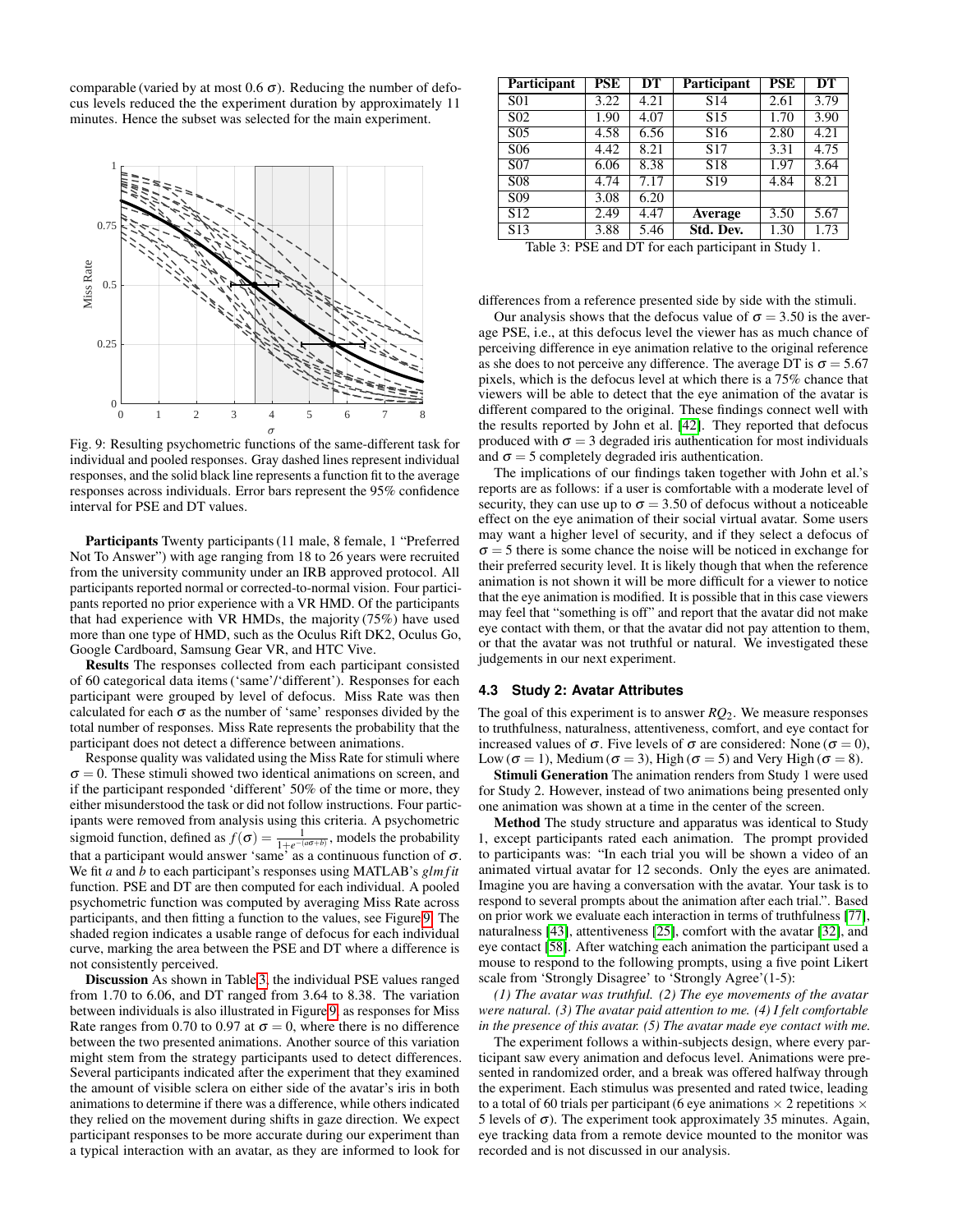<span id="page-8-0"></span>

Fig. 10: Box plots indicating the median, 25%, and 75% quartiles for Study 2 results. Significantly different groups are marked with \* when  $p < .05$ , \*\* when  $p < .01$ , and \*\*\* when  $p < .001$ . For clarity \*\* significance brackets were established but not drawn between groups  $\sigma = [0,1]$ and  $\sigma$ =5, along with \*\*\* significance bars for groups  $\sigma$ =[0,1,3] and  $\sigma$ =8 across all attributes.

Pilot experiment A five participant pilot experiment was conducted to establish the number of repetitions for Study 2. We found that showing three repetitions of each stimulus resulted in participants asking for additional breaks after the halfway point, and the experiment could take up to an hour to complete. To limit the experiment duration and reduce participant fatigue we decided to use only two repetitions.

Participants Nineteen participants (14 male, 5 female) with age ranging from 19 to 39 were recruited from the university community under an IRB approved protocol. All participants reported normal or corrected-to-normal vision. Participants were ineligible if they had previously participated in Study 1, to ensure they had not previously seen the animation stimuli.

Results Likert scale responses for each dependent variable (truthfulness, naturalness, attentiveness, comfort, eye contact) represent ordinal data grouped by the defocus parameter  $\sigma$ . Figure [10](#page-8-0) shows the average and standard error values for each attribute.

The Kolmogorov-Smirnov test for normality was applied to each group and variable. Data were not normally distributed (*p* < 0.001), and therefore non-parametric statistical tests were used. A Friedman test showed a significant main effect of  $\sigma$  for truthfulness ( $\chi^2(4)$ =162.72,*p* < 0.001), naturalness ( $\chi^2(4)$ =290.2,*p* < 0.001), attentiveness ( $\chi^2(4)$ =300.41, $p < 0.001$ ), comfort ( $\chi^2(4)$ =279.15, $p <$ 0.001), and eye contact  $(\chi^2(4)=199.23, p < 0.001)$ . For each attribute pairwise Wilcoxon signed rank tests with Bonferroni correction showed significant differences between  $\sigma = 5$  and all other levels of  $\sigma (p < .05)$ or less); as well as between  $\sigma = 8$  and all other levels of  $\sigma (p < .001)$ . Additionally, for naturalness and eye contact significant differences were found between  $\sigma = 0$  and  $\sigma = 3$ , with ( $p < .01$ ) and ( $p < .05$ ) respectively. Figure [10](#page-8-0) visualizes the results as boxplots.

**Discussion** Our analysis shows that for  $\sigma = 0$ , i.e., no blur, average responses for each attribute were approximately 4, or 'Slightly Agree' on the Likert scale. Thus, participants agreed that the avatar was truthful, eye movements were natural, the avatar paid attention to them, they were comfortable with the avatar, and maintained eye contact. They did not 'Strongly Agree' with these statements, however. For truthfulness, naturalness, and comfort this is likely a result from only the avatar's eyes being animated and the lack of blinks. With respect to attentiveness and eye contact, the animations did not respond to the user's gaze, causing participants to provide only slight agreement. Still, at the end of the experiment several participants asked if the avatar was responding to their eye movements, as they knew they were being eye tracked. This indicates that the animation stimuli was convincing enough to simulate eye contact and interaction with the avatar.

Significance testing found a decrease in all response values at  $\sigma = 5$ and  $\sigma = 8$ . Average responses for  $\sigma = 5$  ranged from 3.04 to 3.78, indicating participants did not have a negative experience, but less positive. This is consistent with the findings from Study 1, as  $\sigma = 5$  is near the DT ( $\sigma$  = 5.67). At  $\sigma$  = 8 only responses for truthfulness averaged to 3, i.e., 'Neither disagree or agree', which means the participants were not able to consistently determine if the avatar acted truthfully based on eye movements. Avatars using  $\sigma = 8$  may be limited in their ability to immerse the viewer within a conversational setting. Averages for the rest of the attributes fell between 1.93 and 2.58, indicating that the

avatar no longer convinced them. Eye tracking in the presence of this much defocus is not feasible for a convincing social avatar.

# **5 CONCLUSION**

We have implemented and evaluated a novel hardware-based eye tracking configuration to secure the iris biometric from unauthorized identification. The secure configuration produced an average Correct Recognition Rate of 7% compared to 79% before defocus is introduced. Our second contribution is a pyschophysical experiment that determines the detection threshold for users viewing the eye movements of a virtual avatar animated using eye tracking data. Our results suggest that a defocus parameter of  $\sigma = 3.5$  should be used if utility is preferred over security, and  $\sigma = 5$  if security is preferred. Our third contribution is measuring the effect of  $\sigma$  on several attributes important for social interactions with virtual avatars, such as eye contact and naturalness. Results indicate attributes are degraded at  $\sigma$  values of 5 and 8, and the avatar no longer maintains eye contact, attentiveness, or naturalness.

Limitations The stimuli used for our perceptual evaluation has limitations. Particularly, our evaluation does not consider the impact of defocus on eye movement characteristics such as the blinks, the dynamics of saccades with large amplitudes, or estimated pupil diameter. These characteristics play an important role in complex social interactions and are more prominent the closer the user is to the avatar. The stimuli also did not include head or mouth movements. The defocus solution presented in this paper leveraged the telescoping arm of a popular eye tracker. More generally, a defocus solution applies to configurations where the eye camera is readily accessible, though future work might investigate clip on optics similar to Pittaluga and Koppal [\[65\]](#page-10-30). Our findings with respect to the fall in correct recognition rate are based on the Daugman method of iris recognition. If the iris recognition module were to be replaced with upcoming deep network based approaches, such as one proposed by Proenca and Neves [\[67\]](#page-10-40), the fall in correct recognition rate as a function of hardware parameters might need to be re-assessed. Our work provides a foundation for developing an automated system that continually optimizes the security-utility trade-off even as new methods of eye tracking and iris recognition are invented.

Future Work It would be interesting to investigate an optimization framework for security and utility. It would also be useful to create implementations of secure eye tracking configurations that apply to different camera form factors. Additional perceptual experiments with a smaller distance from an avatar, and more realistic features on the avatar that include blinks, eyelid movements, and pupil diameter would provide further insight as well as implementing a similar evaluation within an immersive VR environment. Our work motivates active research in these directions *before* eye tracking in XR becomes ubiquitous and users are at risk to malicious attacks.

#### **ACKNOWLEDGMENTS**

The authors wish to thank Cody LaFlamme for generating the stimuli used in our studies. Authors acknowledge funding from the National Science Foundation (Awards IIS-1566481, IIS-1514154, and IIS-1423189), and the NSF Graduate Research Fellowship (Awards DGE-1315138 and DGE-1842473).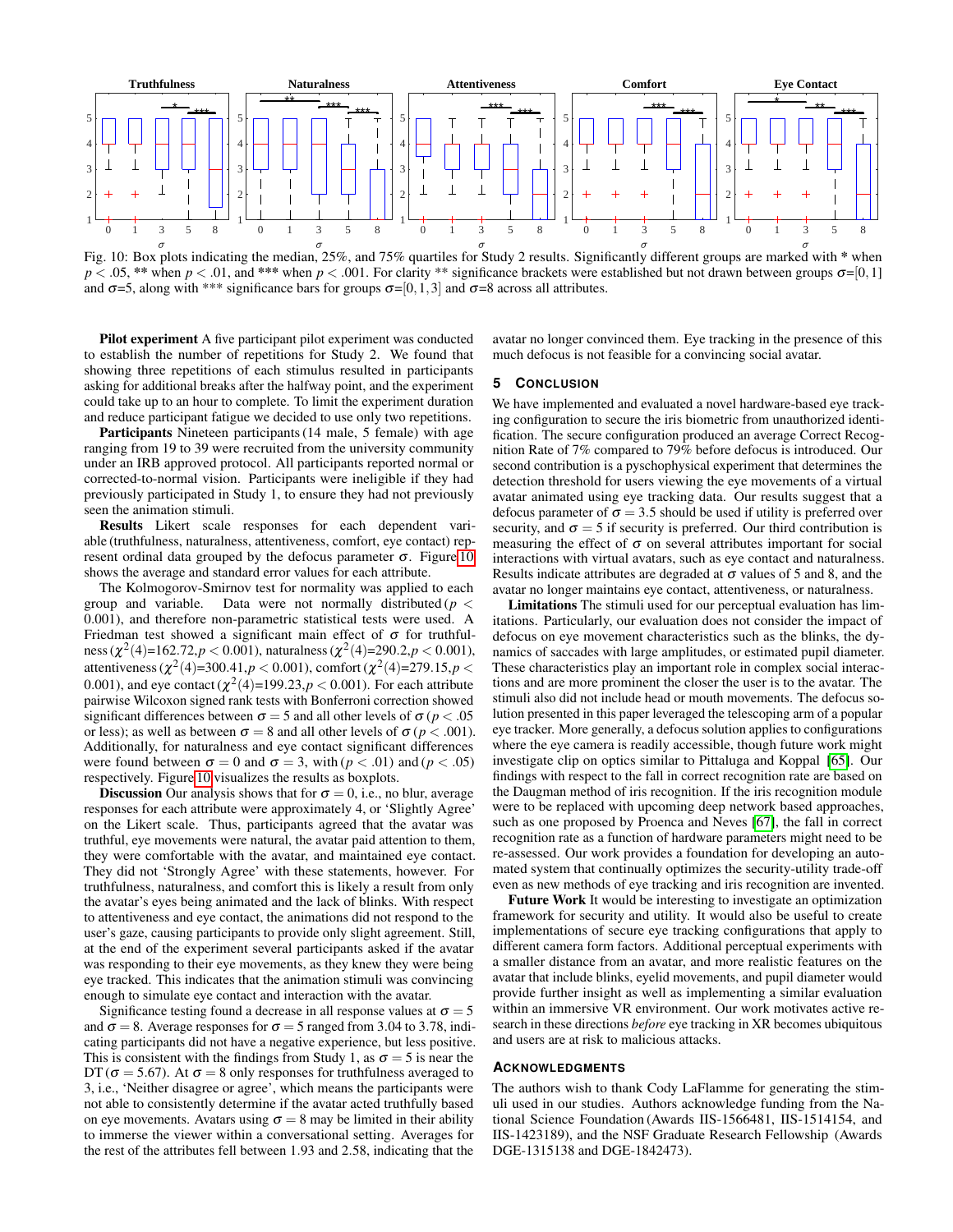#### **REFERENCES**

- <span id="page-9-27"></span>[1] Biometrics for education. [https://www.iritech.com/biometric-education-](https://www.iritech.com/biometric-education-Kenya)[Kenya.](https://www.iritech.com/biometric-education-Kenya) Accessed: 2019-08-22.
- <span id="page-9-2"></span>[2] Keeping an eye on security. [https://www.schiphol.nl/en/page/how-the-iris](https://www.schiphol.nl/en/page/how-the-iris-scan-works/)[scan-works/.](https://www.schiphol.nl/en/page/how-the-iris-scan-works/) Accessed: 2019-08-22.
- <span id="page-9-28"></span>[3] Louisiana hospital adopts iris-based patient id system. [https://findbiometrics.com/la-hospital-adopts-iris-based-patient-id](https://findbiometrics.com/la-hospital-adopts-iris-based-patient-id-system-26203/)[system-26203/.](https://findbiometrics.com/la-hospital-adopts-iris-based-patient-id-system-26203/) Accessed: 2019-08-22.
- <span id="page-9-3"></span>[4] Microsoft unveils hololens 2: Twice the field of view, eye tracking. [https://arstechnica.com/gadgets/2019/02/microsoft-unveils-hololens-](https://arstechnica.com/gadgets/2019/02/microsoft-unveils-hololens-2-twice-the-field-of-view-eye-tracking/)[2-twice-the-field-of-view-eye-tracking/.](https://arstechnica.com/gadgets/2019/02/microsoft-unveils-hololens-2-twice-the-field-of-view-eye-tracking/) Accessed: 2019-08-29.
- <span id="page-9-26"></span>[5] Somaliland election saw iris id technology deployed. [https://www.biometricupdate.com/201801/somaliland-election-saw-iris](https://www.biometricupdate.com/201801/somaliland-election-saw-iris-id-technology-deployed)[id-technology-deployed.](https://www.biometricupdate.com/201801/somaliland-election-saw-iris-id-technology-deployed) Accessed: 2019-08-22.
- <span id="page-9-33"></span>[6] Tobii privacy policy. [https://www.tobii.com/group/privacy-policy/.](https://www.tobii.com/group/privacy-policy/) Accessed: 2019-08-29.
- <span id="page-9-18"></span>[7] T. Ahmed, P. Shaffer, K. Connelly, D. Crandall, and A. Kapadia. Addressing physical safety, security, and privacy for people with visual impairments. In *Twelfth Symposium on Usable Privacy and Security (*{*SOUPS*} *2016)*, pp. 341–354, 2016.
- <span id="page-9-24"></span>[8] A. A. Algawhari and Y. Huang. Iris recognition under unconstrained conditions. In *2018 International Conference on Image and Video Processing, and Artificial Intelligence*, vol. 10836, p. 108360D. International Society for Optics and Photonics, 2018.
- <span id="page-9-0"></span>[9] B. Bastani, E. Turner, C. Vieri, H. Jiang, B. Funt, and N. Balram. Foveated pipeline for AR/VR head-mounted displays. *Information Display*, 33(6):14–35, 2017.
- <span id="page-9-6"></span>[10] R. Bednarik, H. Vrzakova, and M. Hradis. What do you want to do next: a novel approach for intent prediction in gaze-based interaction. In *Proceedings of the symposium on eye tracking research and applications*, pp. 83–90. ACM, 2012.
- <span id="page-9-41"></span>[11] J. K. Bennett, S. Sridharan, B. John, and R. Bailey. Looking at faces: autonomous perspective invariant facial gaze analysis. In *Proceedings of the ACM Symposium on Applied Perception*, pp. 105–112. ACM, 2016.
- <span id="page-9-43"></span>[12] L. Bölling, N. Stein, F. Steinicke, and M. Lappe. Shrinking circles: Adaptation to increased curvature gain in redirected walking. *IEEE transactions on visualization and computer graphics*, 25(5):2032–2039, 2019.
- <span id="page-9-9"></span>[13] B. Bolte and M. Lappe. Subliminal reorientation and repositioning in immersive virtual environments using saccadic suppression. *IEEE transactions on visualization and computer graphics*, 21(4):545–552, 2015.
- <span id="page-9-34"></span>[14] A. Chaudhary and J. Pelz. Motion tracking of iris features to detect small eye movements. *Journal of Eye Movement Research*, 12(6), Apr. 2019. doi: 10.16910/jemr.12.6.4
- <span id="page-9-42"></span>[15] M. Cheetham, P. Suter, and L. Jäncke. The human likeness dimension of the "uncanny valley hypothesis": behavioral and functional MRI findings. *Frontiers in human neuroscience*, 5:126, 2011.
- <span id="page-9-22"></span>[16] J. Daugman. New methods in iris recognition. *IEEE Transactions on Systems, Man, and Cybernetics, Part B (Cybernetics)*, 37(5):1167–1175, 2007.
- <span id="page-9-23"></span>[17] J. Daugman. How iris recognition works. In *The essential guide to image processing*, pp. 715–739. Elsevier, 2009.
- <span id="page-9-25"></span>[18] J. G. Daugman. High confidence visual recognition of persons by a test of statistical independence. *IEEE transactions on pattern analysis and machine intelligence*, 15(11):1148–1161, 1993.
- <span id="page-9-14"></span>[19] E. J. David, J. Gutiérrez, A. Coutrot, M. P. Da Silva, and P. L. Callet. A dataset of head and eye movements for 360 videos. In *Proceedings of the 9th ACM Multimedia Systems Conference*, pp. 432–437. ACM, 2018.
- <span id="page-9-17"></span>[20] T. Denning, Z. Dehlawi, and T. Kohno. In situ with bystanders of augmented reality glasses: Perspectives on recording and privacy-mediating technologies. In *Proceedings of the 32nd annual ACM conference on Human factors in computing systems*, pp. 2377–2386. ACM, 2014.
- <span id="page-9-10"></span>[21] Y. Dong and D. L. Woodard. Eyebrow shape-based features for biometric recognition and gender classification: A feasibility study. In *2011 International Joint Conference on Biometrics (IJCB)*, pp. 1–8. IEEE, 2011.
- <span id="page-9-15"></span>[22] H. Duan, G. Zhai, X. Min, Z. Che, Y. Fang, X. Yang, J. Gutiérrez, and P. L. Callet. A dataset of eye movements for the children with autism spectrum disorder. In *Proceedings of the 10th ACM Multimedia Systems Conference*, pp. 255–260. ACM, 2019.
- <span id="page-9-11"></span>[23] A. Duchowski, S. Jörg, A. Lawson, T. Bolte, L. Świrski, and K. Krejtz. Eye movement synthesis with 1/f pink noise. In *Proceedings of the 8th ACM SIGGRAPH Conference on Motion in Games*, pp. 47–56. ACM, 2015.
- <span id="page-9-1"></span>[24] X. Feng, V. Swaminathan, and S. Wei. Viewport prediction for live 360degree mobile video streaming using user-content hybrid motion tracking. *Proceedings of the ACM on Interactive, Mobile, Wearable and Ubiquitous Technologies*, 3(2):43, 2019.
- <span id="page-9-39"></span>[25] Y. Ferstl, E. Kokkinara, and R. McDonnell. Facial features of non-player creatures can influence moral decisions in video games. *ACM Transactions on Applied Perception (TAP)*, 15(1):4, 2017.
- <span id="page-9-35"></span>[26] G. Francois, P. Gautron, G. Breton, and K. Bouatouch. Image-based modeling of the human eye. *IEEE Transactions on Visualization and Computer graphics*, 15(5):815–827, 2009.
- <span id="page-9-32"></span>[27] A. G. Gale and S. Salankar. A review on advance methods of feature extraction in iris recognition system. *IOSR Journal of Electrical and Electronics Engineering (IOSR-JEEE) e-ISSN*, pp. 2278–1676, 2014.
- <span id="page-9-40"></span>[28] M. Gamer and H. Hecht. Are you looking at me? measuring the cone of gaze. *Journal of Experimental Psychology: Human Perception and Performance*, 33(3):705, 2007.
- <span id="page-9-37"></span>[29] A. Gangwar, A. Joshi, A. Singh, F. Alonso-Fernandez, and J. Bigun. Irisseg: A fast and robust iris segmentation framework for non-ideal iris images. In *Biometrics (ICB), 2016 International Conference on*, pp. 1–8. IEEE, 2016.
- <span id="page-9-13"></span>[30] M. Garau, M. Slater, S. Bee, and M. A. Sasse. The impact of eye gaze on communication using humanoid avatars. In *Proceedings of the SIGCHI conference on Human factors in computing systems*, pp. 309–316. ACM, 2001.
- <span id="page-9-7"></span>[31] S. Grogorick, G. Albuquerque, and M. Maqnor. Gaze guidance in immersive environments. In *2018 IEEE Conference on Virtual Reality and 3D User Interfaces (VR)*, pp. 563–564, March 2018. doi: 10.1109/VR.2018. 8446215
- <span id="page-9-44"></span>[32] R. E. Guadagno, K. R. Swinth, and J. Blascovich. Social evaluations of embodied agents and avatars. *Computers in Human Behavior*, 27(6):2380– 2385, 2011.
- <span id="page-9-36"></span>[33] D. W. Hansen and Q. Ji. In the eye of the beholder: A survey of models for eyes and gaze. *IEEE TPAMI*, 32(3):478–500, 2009.
- <span id="page-9-31"></span>[34] R. Hasan, E. Hassan, Y. Li, K. Caine, D. J. Crandall, R. Hoyle, and A. Kapadia. Viewer experience of obscuring scene elements in photos to enhance privacy. In *Proceedings of the 2018 CHI Conference on Human Factors in Computing Systems*, p. 47. ACM, 2018.
- <span id="page-9-38"></span>[35] K. Holmqvist, M. Nyström, and F. Mulvey. Eye tracker data quality: what it is and how to measure it. In *Proceedings of the symposium on eye tracking research and applications*, pp. 45–52. ACM, 2012.
- <span id="page-9-16"></span>[36] S. Hoppe, T. Loetscher, S. A. Morey, and A. Bulling. Eye movements during everyday behavior predict personality traits. *Frontiers in human neuroscience*, 12:105, 2018.
- <span id="page-9-19"></span>[37] R. Hoyle, R. Templeman, S. Armes, D. Anthony, D. Crandall, and A. Kapadia. Privacy behaviors of lifeloggers using wearable cameras. In *Proceedings of the 2014 ACM International Joint Conference on Pervasive and Ubiquitous Computing*, pp. 571–582. ACM, 2014.
- <span id="page-9-5"></span>[38] Z. Hu, C. Zhang, S. Li, G. Wang, and D. Manocha. SGaze: A datadriven eye-head coordination model for realtime gaze prediction. *IEEE Transactions on Visualization and Computer Graphics*, 25(5):2002–2010, 2019.
- <span id="page-9-20"></span>[39] A. K. Jain, A. Ross, and S. Prabhakar. An introduction to biometric recognition. *IEEE Transactions on circuits and systems for video technology*, 14(1):4–20, 2004.
- <span id="page-9-29"></span>[40] S. Jana, D. Molnar, A. Moshchuk, A. Dunn, B. Livshits, H. J. Wang, and E. Ofek. Enabling fine-grained permissions for augmented reality applications with recognizers. In *Presented as part of the 22nd* {*USENIX*} *Security Symposium (*{*USENIX*} *Security 13)*, pp. 415–430, 2013.
- <span id="page-9-30"></span>[41] S. Jana, A. Narayanan, and V. Shmatikov. A scanner darkly: Protecting user privacy from perceptual applications. In *2013 IEEE symposium on security and privacy*, pp. 349–363. IEEE, 2013.
- <span id="page-9-4"></span>[42] B. John, S. Koppal, and E. Jain. EyeVEIL: degrading iris authentication in eye tracking headsets. In *Proceedings of the 11th ACM Symposium on Eye Tracking Research & Applications*, p. 37. ACM, 2019.
- <span id="page-9-12"></span>[43] S. Jörg, A. Duchowski, K. Krejtz, and A. Niedzielska. Perceptual adjustment of eyeball rotation and pupil size jitter for virtual characters. *ACM Transactions on Applied Perception (TAP)*, 15(4):24, 2018.
- <span id="page-9-21"></span>[44] A. Kahlil and F. Abou-Chadi. Generation of iris codes using 1d log-gabor filter. In *The 2010 International Conference on Computer Engineering & Systems*, pp. 329–336. IEEE, 2010.
- <span id="page-9-8"></span>[45] M. Kassner, W. Patera, and A. Bulling. Pupil: an open source platform for pervasive eye tracking and mobile gaze-based interaction. In *Proceedings of the 2014 ACM international joint conference on pervasive and*